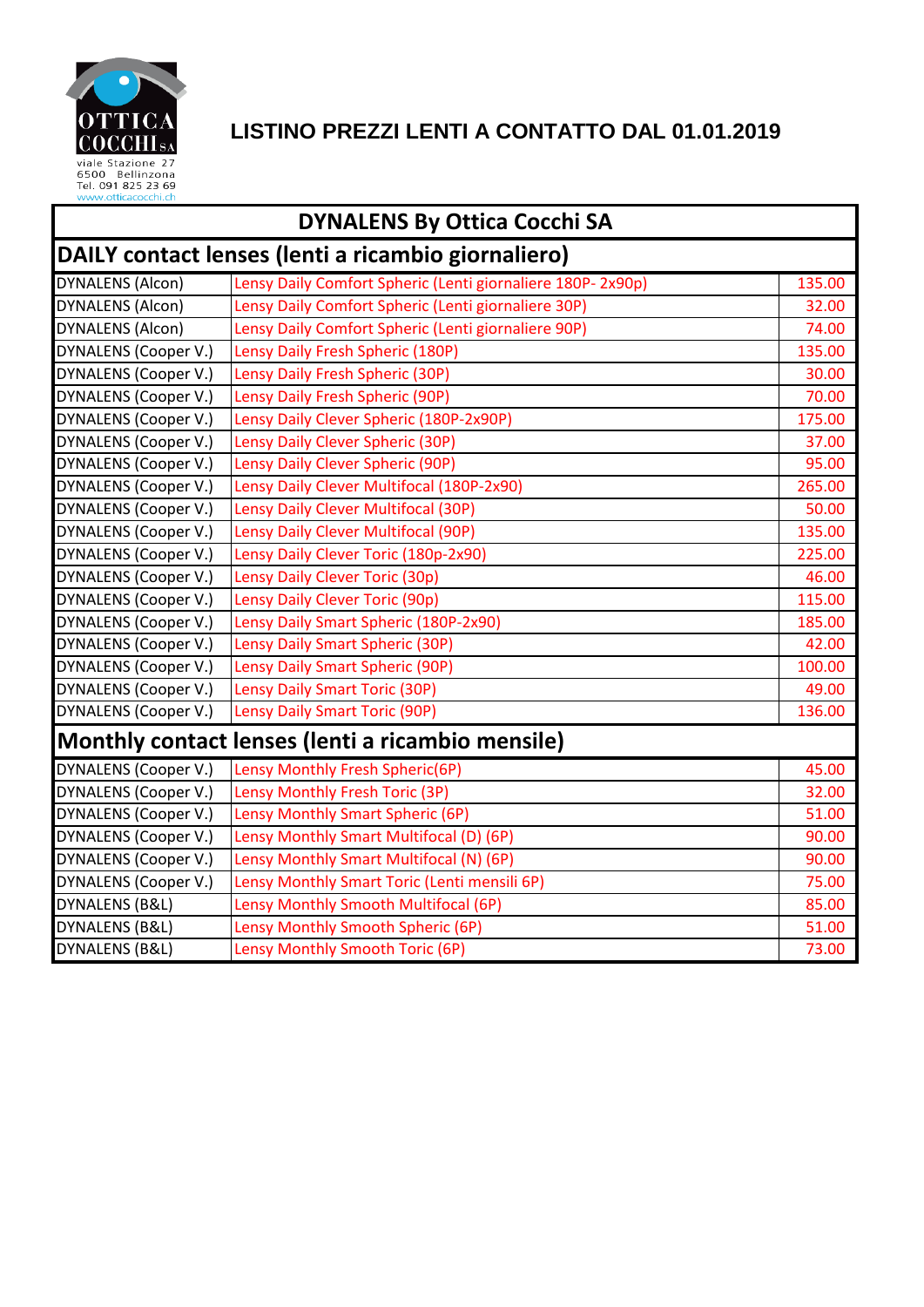

# **LISTINO PREZZI LENTI A CONTATTO DAL 01.01.2019**

| <b>ALCON CIBA VISION</b> |                                                                           |        |  |
|--------------------------|---------------------------------------------------------------------------|--------|--|
| Alcon                    | AIR Optix Aqua (Lenti mensili 6P)                                         | 49.00  |  |
| Alcon                    | AIR Optix Astigmatismus (Lenti mensili 6P)                                | 75.00  |  |
| Alcon                    | AIR Optix Multifokal High Hydraglade (Lenti mensili 6P)                   | 96.00  |  |
| Alcon                    | AIR Optix Multifokal Low Hydraglade(Lenti mensili 6P)                     | 96.00  |  |
| Alcon                    | AIR Optix Multifokal Medium Hydraglade(Lenti mensili 6P)                  | 96.00  |  |
| Alcon                    | Air Optix Night&Day Aqua (Lenti mensili 6P)                               | 78.00  |  |
| Alcon                    | AIR OPTIX plus HydraGlyde (Lenti mensili 6P)                              | 51.00  |  |
| Alcon                    | Dailies Aqua Comfort Plus Toric (Lenti giornaliere 180P)                  | 199.00 |  |
| Alcon                    | Dailies Aqua Comfort Plus Toric (Lenti giornaliere 30P)                   | 45.00  |  |
| Alcon                    | Dailies Aqua Comfort Plus Toric (Lenti giornaliere 90P)                   | 119.00 |  |
| Alcon                    | Dailies Total 1 (Lenti giornaliere 180P)                                  | 190.00 |  |
| Alcon                    | Dailies Total 1 (Lenti giornaliere 30P)                                   | 43.00  |  |
| Alcon                    | Dailies Total 1 (Lenti giornaliere 90P)                                   | 103.00 |  |
| Alcon                    | Dailies Total 1 Multifocal High (Lenti giornaliere 30P)                   | 51.00  |  |
| Alcon                    | Dailies Total 1 Multifocal High (Lenti giornaliere 90P)                   | 142.00 |  |
| Alcon                    | Dailies Total 1 Multifocal Low (Lenti giornaliere 30P)                    | 51.00  |  |
| Alcon                    | Dailies Total 1 Multifocal Low (Lenti giornaliere 90P)                    | 142.00 |  |
| Alcon                    | Dailies Total 1 Multifocal Medium (Lenti giornaliere 30P)                 | 51.00  |  |
| Alcon                    | Dailies Total 1 Multifocal Medium (Lenti giornaliere 90P)                 | 142.00 |  |
| Alcon                    | Focus Dailies Aqua Comfort Plus Multifocal High (Lenti giornaliere 30P)   | 51.00  |  |
| Alcon                    | Focus Dailies Aqua Comfort Plus Multifocal High (Lenti giornaliere 90P)   | 135.00 |  |
| Alcon                    | Focus Dailies Aqua Comfort Plus Multifocal Low (Lenti giornaliere 30P)    | 51.00  |  |
| Alcon                    | Focus Dailies Aqua Comfort Plus Multifocal Low (Lenti giornaliere 90P)    | 135.00 |  |
| Alcon                    | Focus Dailies Aqua Comfort Plus Multifocal Medium (Lenti giornaliere 30P) | 51.00  |  |
| Alcon                    | Focus Dailies Aqua Comfort Plus Multifocal Medium (Lenti giornaliere 90P) | 135.00 |  |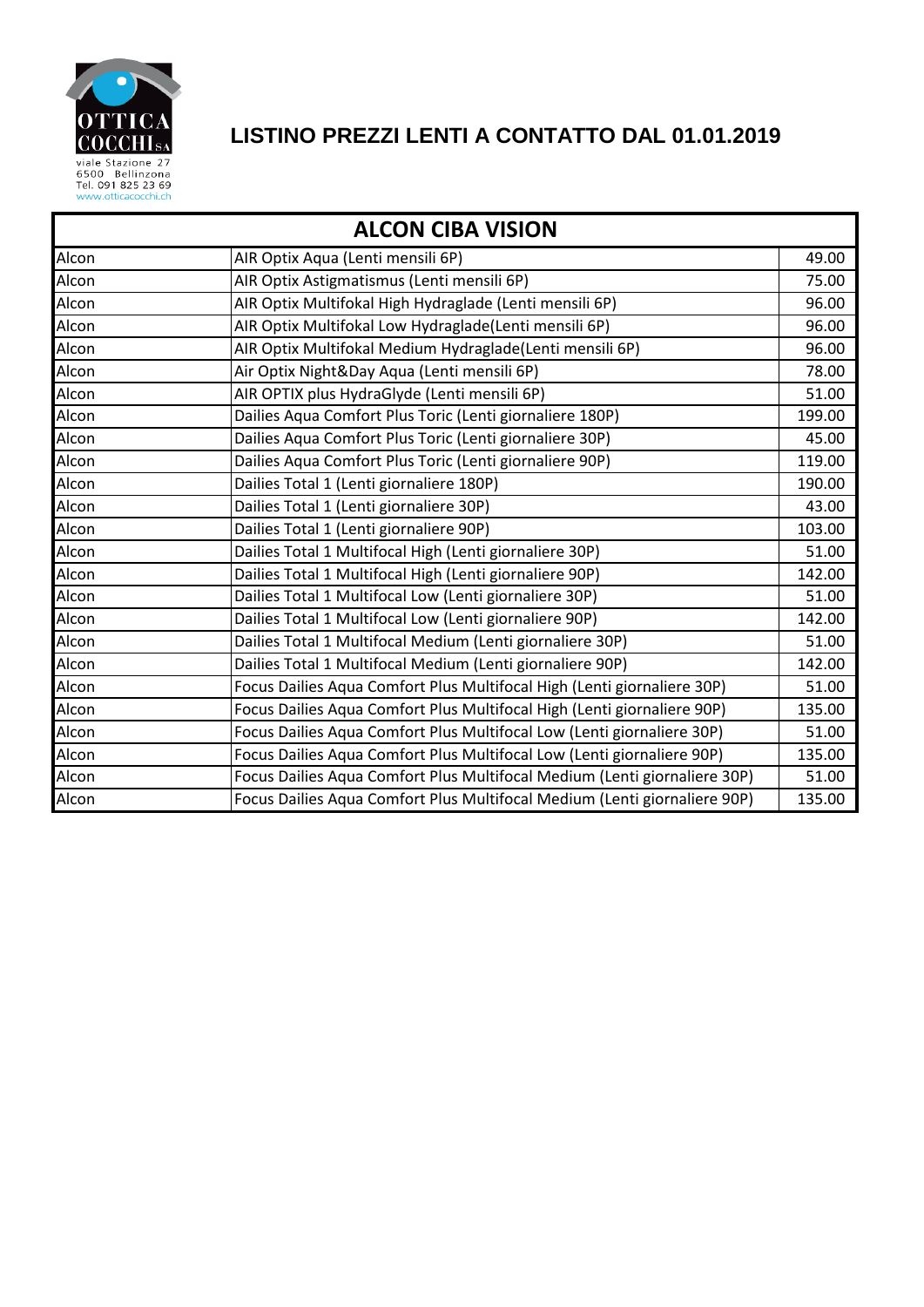

## **LISTINO PREZZI LENTI A CONTATTO DAL 01.01.2019**

| <b>BAUSCH &amp; LOMB</b> |                                                              |        |  |  |
|--------------------------|--------------------------------------------------------------|--------|--|--|
| Bausch & Lomb GmbH       | Pure Vision 2 HD (Lenti mensili 6P)                          | 51.00  |  |  |
| Bausch & Lomb GmbH       | Pure Vision 2 HD Toric (Lenti mensili 6P)                    | 70.00  |  |  |
| <b>COOPER VISION</b>     |                                                              |        |  |  |
| <b>Cooper Vision</b>     | Biofinity Multifocal D (Lenti mensili 6P)                    | 100.00 |  |  |
| <b>Cooper Vision</b>     | Biofinity Multifocal N (Lenti mensili 6P)                    | 100.00 |  |  |
| <b>Cooper Vision</b>     | Biofinity toric (Lenti mensili 6P)                           | 85.00  |  |  |
| <b>Cooper Vision</b>     | Clariti 1 Day Multifocal (Lenti giornaliere 30P)             | 58.00  |  |  |
| <b>Cooper Vision</b>     | Clariti 1 Day Toric (Lenti giornaliere 30P)                  | 58.00  |  |  |
| <b>Cooper Vision</b>     | Clariti 1-Day Multifocal (Lenti giornaliere 180P)            | 299.00 |  |  |
| <b>Cooper Vision</b>     | Clariti 1-Day Multifocal (Lenti giornaliere 90P)             | 166.00 |  |  |
| <b>Cooper Vision</b>     | Clariti 1-Day Toric (Lenti giornaliere 180P)                 | 280.00 |  |  |
| <b>Cooper Vision</b>     | Clariti 1-Day Toric (Lenti giornaliere 90P)                  | 160.00 |  |  |
|                          | <b>JOHNSON &amp; JOHNSON</b>                                 |        |  |  |
| Johnson & Johnson        | 1 DAY ACUVUE MOIST for ASTIGMATISM (Lenti giornaliere 180P)  | 199.50 |  |  |
| Johnson & Johnson        | 1 Day ACUVUE MOIST for ASTIGMATISM (Lenti giornaliere 30P)   | 45.00  |  |  |
| Johnson & Johnson        | 1 DAY ACUVUE MOIST for ASTIGMATISM (Lenti giornaliere 90P)   | 120.00 |  |  |
| Johnson & Johnson        | 1 DAY ACUVUE MOIST Multifokal (Lenti giornaliere 180P)       | 265.00 |  |  |
| Johnson & Johnson        | 1 DAY ACUVUE MOIST Multifokal (Lenti giornaliere 30P)        | 55.00  |  |  |
| Johnson & Johnson        | 1 DAY ACUVUE MOIST Multifokal (Lenti giornaliere 90P)        | 140.00 |  |  |
| Johnson & Johnson        | 1 DAY ACUVUE MOIST (Lenti giornaliere 180P)                  | 170.00 |  |  |
| Johnson & Johnson        | 1 DAY ACUVUE MOIST (Lenti giornaliere 90P)                   | 95.00  |  |  |
| Johnson & Johnson        | 1 DAY ACUVUE MOIST (Lenti giornaliere 30P)                   | 38.00  |  |  |
| Johnson & Johnson        | ACUVUE OASYS 1 DAY for ASTIGMATISM (Lenti giornaliere 3x30P) | 130.00 |  |  |
| Johnson & Johnson        | ACUVUE OASYS 1 DAY for ASTIGMATISM (Lenti giornaliere 30P)   | 49.00  |  |  |
| Johnson & Johnson        | ACUVUE OASYS 1 DAY with HydraLuxe (Lenti giornaliere 180P)   | 199.00 |  |  |
| Johnson & Johnson        | ACUVUE OASYS 1 DAY with HydraLuxe (Lenti giornaliere 90P)    | 110.00 |  |  |
| Johnson & Johnson        | ACUVUE OASYS 1 DAY with HydraLuxe (Lenti giornaliere 30P)    | 44.00  |  |  |
| Johnson & Johnson        | ACUVUE OASYS for ASTIGMATISM (Lenti quindicinali 12P)        | 104.00 |  |  |
| Johnson & Johnson        | ACUVUE OASYS for ASTIGMATISM (Lenti quindicinali 6P)         | 58.00  |  |  |
| Johnson & Johnson        | ACUVUE OASYS for PRESBYOPIA (Lenti quindicinali 6P)          | 75.00  |  |  |
| Johnson & Johnson        | ACUVUE OASYS with HYDRACLEAR Plus (Lenti mensili 12P)        | 74.00  |  |  |
| Johnson & Johnson        | ACUVUE OASYS with HYDRACLEAR Plus (Lenti mensili 24P)        | 132.00 |  |  |
| Johnson & Johnson        | ACUVUE OASYS with HYDRACLEAR Plus (Lenti mensili 6P)         | 44.00  |  |  |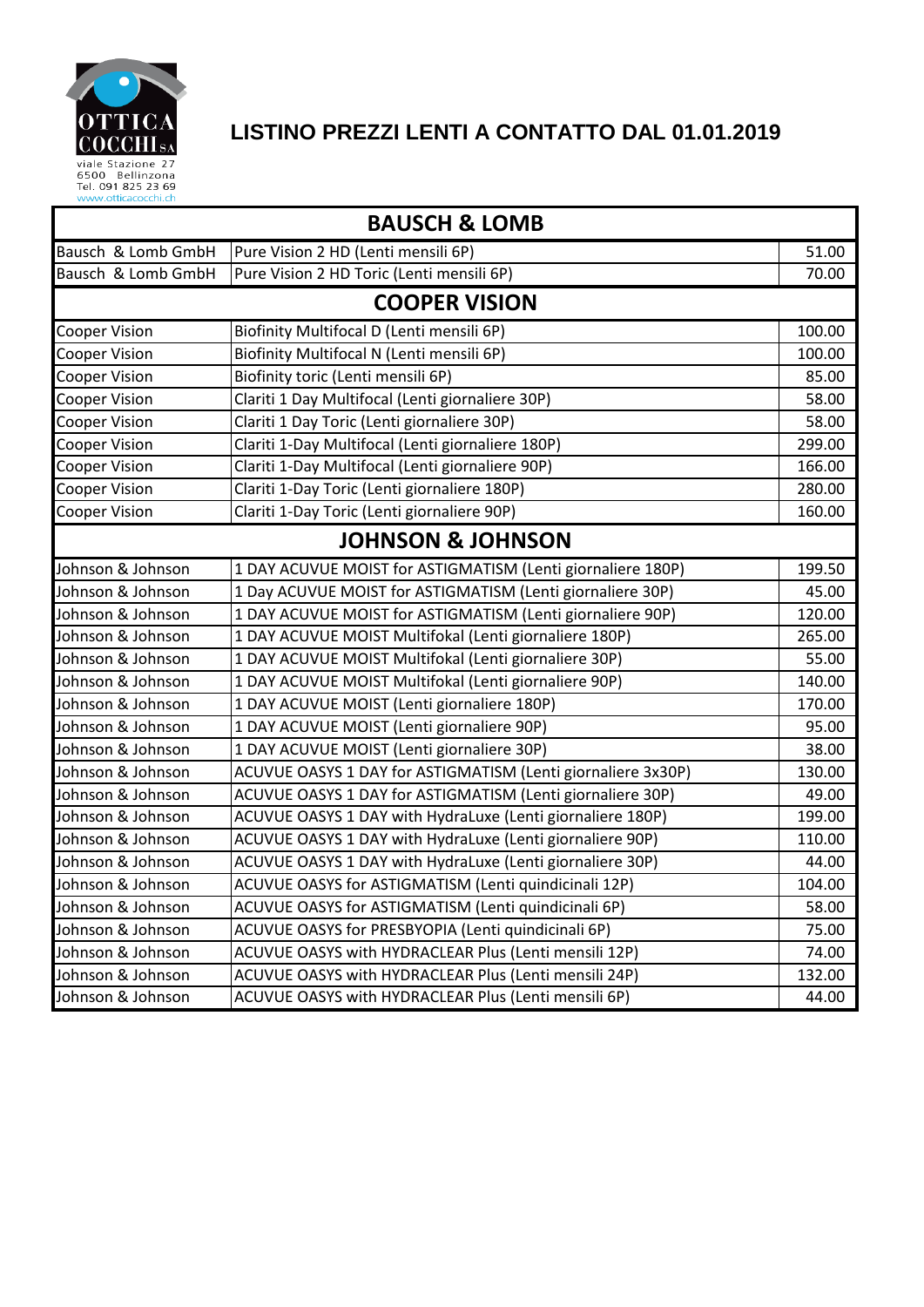

#### **LISTINO PREZZI PRODOTTI LENTI A CONTATTO DAL 01.01.2019**

| <b>Marca</b>      | Prodotto                                                              | quantità sconto |              | Prezzo     |
|-------------------|-----------------------------------------------------------------------|-----------------|--------------|------------|
| <b>Dynaeasy</b>   | Dynaeasy 1, 350ml                                                     |                 |              | fr. 11.00  |
| <b>Dynaeasy</b>   | Dynaeasy 1, 350ml                                                     | 3x 350ml        | $-fr. 3.00$  | fr. 30.00  |
| <b>Dynaeasy</b>   | Dynaeasy 2, 350ml                                                     |                 |              | fr. 11.00  |
| <b>Dynaeasy</b>   | Dynaeasy 2, 350ml                                                     | 3x 350ml        | $-fr. 3.00$  | fr. 30.00  |
| <b>Dynaeasy</b>   | Dynaeasy 1+2, Multipack                                               | 4+4x 350ml      | -fr. 9.00    | fr. 79.00  |
| Lensy Care        | Lensy Care 3, 60ml (AoSpept, EasySept)                                |                 |              | fr. 8.00   |
| Lensy Care        | Lensy Care 4, 360ml, Multipack 4x                                     | 4x 360ml        | -fr. 14.00   | fr. 82.00  |
| Lensy Care        | Lensy Care 4, 360ml, Multipack 3x                                     | 3x 360ml        | -fr. 12.00   | fr. 60.00  |
| Lensy Care        | Lensy Care 4, 360ml (AoSpept, EasySept)                               |                 |              | fr. 24.00  |
| Lensy Care        | Lensy Care 5, 360ml, Multipack 3x                                     | 3x 360ml        | -fr. 5.00    | fr. 58.00  |
| Lensy Care        | Lensy Care 5, 360ml, Multipack 5x                                     | 5x 360ml        | $-fr. 15.00$ | fr. 100.00 |
| Lensy Care        | Lensy Care 5, 360ml (Avizor One Step Bio, Oxysept Comfort, EverClean) |                 |              | fr. 21.00  |
| Lensy Care        | Lensy Care 8, 30ml (i-clean, Nettoyant Futuro Lens Aqua)              |                 |              | fr. 9.00   |
| Lensy Care        | Lensy Care 9 360ml, Multipack 2x                                      | 2x 360ml        | -fr. 1.00    | fr. 15.00  |
| Lensy Care        | Lensy Care 9, 360ml                                                   |                 |              | fr. 8.00   |
| Lensy Care        | Lensy Care 9, 100ml, Multipack 3x                                     | 3x 100ml        | -fr. 3.00    | fr. 12.00  |
| Lensy Care        | Lensy Care 9, 100ml                                                   |                 |              | fr. 5.00   |
| Lensy Care        | Lensy Care 14, 360ml, Multipack 3x                                    | 3x 360ml        | -fr. 7.00    | fr. 44.00  |
| Lensy Care        | Lensy Care 14, 360ml                                                  |                 |              | fr. 17.00  |
| Lensy Care        | Lensy Care 14, 100ml, multipack 3x                                    | 3x 100ml        | -fr. 6.00    | fr. 24.00  |
| Lensy Care        | Lensy Care 14, 100ml                                                  |                 |              | fr. 10.00  |
| Lensy Care        | Lensy Care 15, 30ml, Multipack 2x                                     | $2x$ 30 $ml$    | -fr. 1.00    | fr. 15.00  |
| Lensy Care        | Lensy Care 15, 30ml (Boston Advance Cleaner, Total Care, Lobob)       |                 |              | fr. 8.00   |
| Lensy Care        | Lensy Care 16, 100ml, Multipack 2x                                    | 2x 100ml        | -fr. 5.00    | fr. 17.00  |
| Lensy Care        | Lensy Care 16, 100ml (Boston Advance, Lobob)                          |                 |              | fr. 11.00  |
| Lensy Care        | Lensy Care 20, Multipack 2x                                           | 2x 10Tab.       | $-fr. 5.00$  | fr. 23.00  |
| Lensy Care        | Lensy Care 20                                                         |                 |              | fr. 14.00  |
| <b>Dynaeasy</b>   | Dynawell 1, 15ml, Multipack 2x                                        | 2x 15ml         | $-fr. 2.00$  | fr. 24.00  |
| <b>Dynaeasy</b>   | Dynawell 1, 15ml                                                      |                 |              | fr. 13.00  |
| Lensy Care        | Lensy Care 40, 10ml (Comfort Shield MDS)                              |                 |              | fr. 22.00  |
| <b>Lensy Care</b> | Lensy Care 42, 20x0.35ml (Comfort Shield MDS)                         |                 |              | fr. 16.00  |
| <b>Alcon</b>      | AO-Sept travel kit 90ml                                               |                 |              | fr. 11.90  |
| Alcon             | Opti-Free pure moist 2x300ml                                          |                 |              | fr. 42.60  |
| Alcon             | Opti-Free pure moist 300ml                                            |                 |              | fr. 24.90  |
| Alcon             | Opti-Free pure moist 90ml                                             |                 |              | fr. 11.90  |
| <b>Avizor</b>     | EVER Clean 350ml (45 giorni)                                          |                 |              | fr. 39.00  |
| Avizor            | EVER Clean Pack 2x350ml (90 giorni)                                   |                 |              | fr. 72.00  |
| Avizor            | <b>EVER Clean Tabletten 15 St.</b>                                    |                 |              | fr. 8.50   |
| Avizor            | Saline unidose 30x5ml                                                 |                 |              | fr. 18.00  |
| Menicon           | MeniCare PLUS 250 ml                                                  |                 |              | fr. 25.00  |
| Menicon           | Menicon SP 5 dosi                                                     |                 |              | fr. 19.80  |